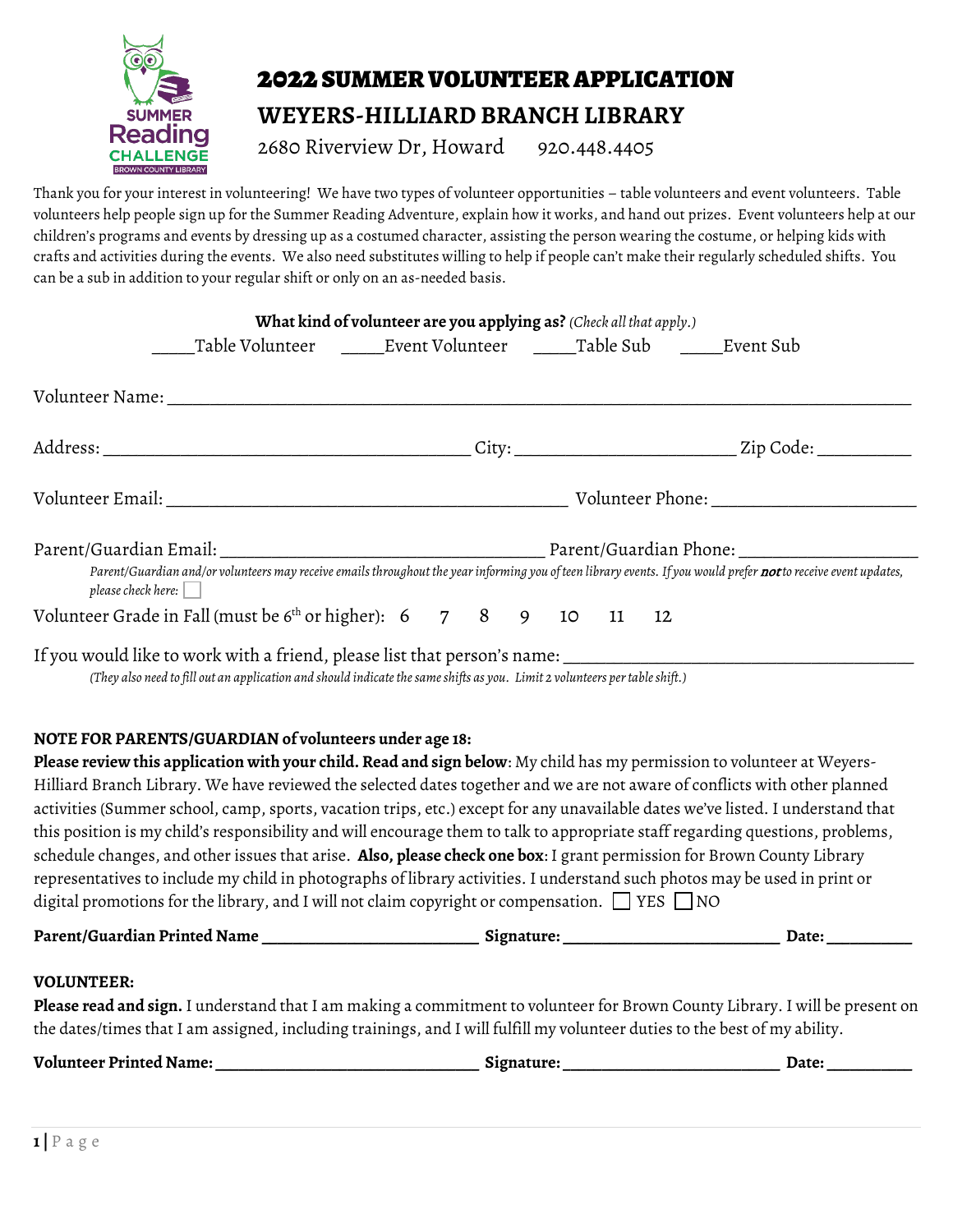**Attending one volunteer orientation session is required for table volunteers, event volunteers, and substitutes, even if you are a returner.** If you are unable to attend an orientation prior to your first shift, contact the library for training information.

Volunteer Orientation Dates:

Monday, June 6 – 6-7pm OR Friday, June 10 – 11am-Noon

## **\*\*Due to the limited number of shifts available, we cannot guarantee all applicants will receive as many hours as they request. For best choice, return your completed application ASAP.\*\***

Return application in person or by mail to Weyers-Hilliard Branch Library (2680 Riverview Drive, Howard, 54313)**.** 

Completed forms can also be faxed to (920) 662-2149 or emailed to *amy.greatens@browncountywi.gov*. Your schedule will be emailed to you in early June. Direct any questions to Amy at (920) 448-4405 or the email address above. Thank you!

**Event Volunteers:** Check the programs you are interested in and available to help with. For costume character events, if you are willing to be either the costume character or helper, mark which is your 1st and 2<sup>nd</sup> choice. For events with multiple shifts, if you are willing to work both shifts, mark both. If you are willing to either shift, but not both, mark your 1st and 2<sup>nd</sup> choices.

**Gaming with Gnomes** Monday, June 13 *Help teach games. Play with attendees who need an extra player.* \_\_\_\_\_ 4:45-6:15pm \_\_\_\_\_ 6:15-7:45pm **Wild About Reading Special Storytime** Thursday, June 16 Costume Character *Wear costume. Interact with kids and pose for photos.* \_\_\_\_\_ 9:45-11:15am Character Helper *Assist wearer into and out of costume. Guide through building.* \_\_\_\_\_ 9:45-11:15am **Teen Escape Room** Monday, August 8 *Help reset room between sessions.\*\**  $-$ 4:45-7:45pm Friday, August 12 *Help reset room between sessions.\*\** \_\_\_\_\_ 9:45-11:45am \_\_\_\_\_ 11:45am-2:45pm **Family Escape Room** Tuesday, August 9 *Help reset room between sessions.\*\**  $-$ 4:45-7:45pm Saturday, August 13 *Help reset room between sessions.\*\** \_\_\_\_\_ 10:45am-12:45pm \_\_\_\_\_ 12:45pm-3:45pm

> \*\*Escape Room assistants must attend training the week of Aug 1-6 (time/date to be determined)

**Table Volunteers:** Using the calendars on the following page, circle the dates that you are interested in and available to help. How many shifts would you like to work this summer? \_\_\_\_\_